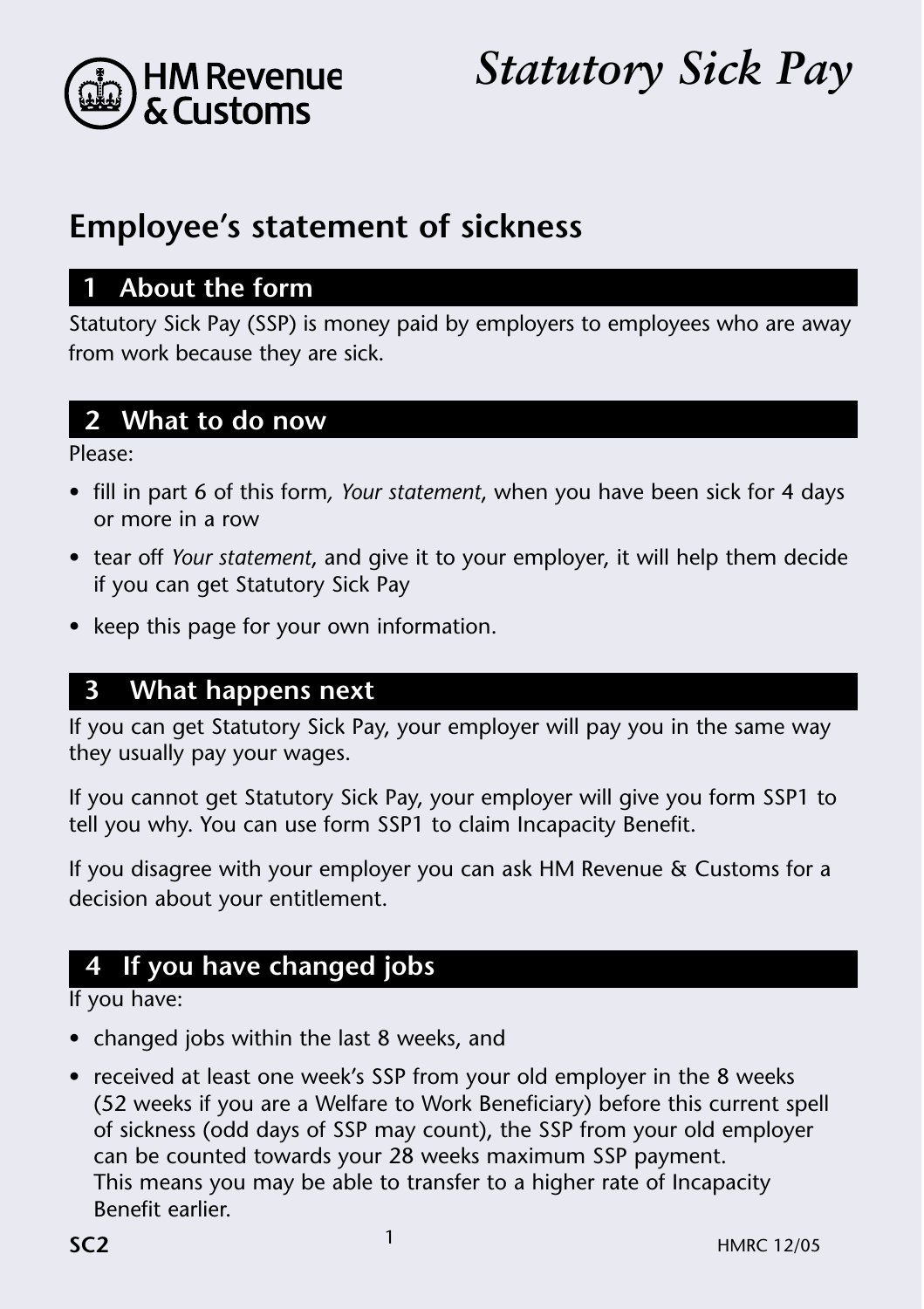## **4 If you have changed jobs** *(continued)*

Ask your old employer to fill in form SSP1(L) *Leaver's statement of SSP*. Give form SSP1(L) to your new employer, it will help them to make sure that you get the right amount of Statutory Sick Pay, and that you transfer to Incapacity Benefit at the right time.

## **5 Other help while you are sick**

You can get more information about other help while you are sick in leaflet 'SD1 *Sick and disabled?'*.

If you do not have much money coming in while you are sick, you may be able to get Income Support. Income Support is a Social Security benefit for people who do not have enough money to live on. You can find out more about Income Support from your nearest Jobcentre Plus or social security office, now part of the Department for Work and Pensions.

You can get leaflet SD1 from:

- any Jobcentre Plus or social security office
- most advice centres like the Citizens Advice Bureau, or
- any Post Office, (except in Northern Ireland).

If you want to know more about benefit entitlement while you are sick, ring the Benefit Enquiry Line for people with disabilities.

The phone call is free. The number is **0800 882 200**, or in Northern Ireland **0800 220 674**.

If you have any problems with hearing or speaking and use a textphone, ring **0800 243 355** or in Northern Ireland **0800 243 787**. The phone call is free. If you do not have your own textphone system, they are available from the Citizens Advice Bureau and main libraries.

Working Tax Credit (WTC) was introduced on 7 April 2003 to replace Working Families Tax Credit (WFTC) and Disabled Persons Tax Credit (DPTC). The new tax credit helps people with an illness or disability to return to, or take up work by topping up earnings. It is a tax credit for people on low to middle incomes, who are working 16 hours or more a week and who have an illness or disability which puts them at a disadvantage in getting a job.

For further information on claiming WTC contact your nearest Jobcentre Plus or social security office.

If you want to know more about SSP, contact your nearest HM Revenue & Customs office. You can find the telephone number in The Phone Book under Inland Revenue or HM Revenue & Customs.

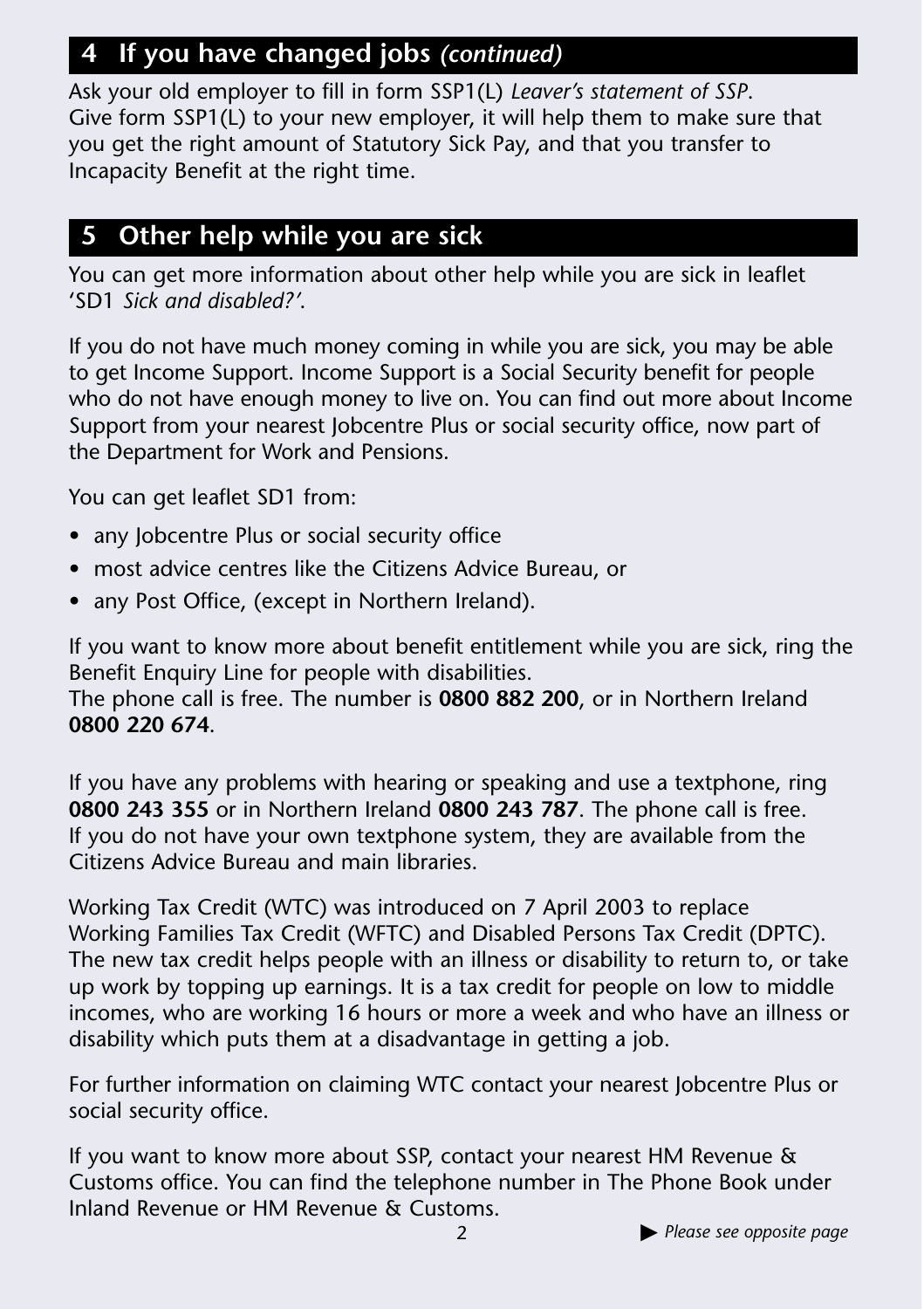## **6 Your statement** *- tear-off*

| See notes at Part 2 on page 1<br>About you                       |                                                                                                                                     |                                                         |
|------------------------------------------------------------------|-------------------------------------------------------------------------------------------------------------------------------------|---------------------------------------------------------|
| Surname                                                          |                                                                                                                                     |                                                         |
| First names                                                      |                                                                                                                                     |                                                         |
| Title Mr/Mrs//Miss/Ms                                            |                                                                                                                                     |                                                         |
| National Insurance number                                        |                                                                                                                                     |                                                         |
| Date of birth                                                    |                                                                                                                                     |                                                         |
| Clock or payroll number                                          |                                                                                                                                     |                                                         |
| About your sickness                                              |                                                                                                                                     |                                                         |
| Please give brief details<br>of your sickness                    |                                                                                                                                     |                                                         |
| What date did your sickness begin?                               |                                                                                                                                     |                                                         |
| What date did your sickness end?                                 |                                                                                                                                     |                                                         |
| If you do not know<br>when your sickness<br>will end, leave this | • The dates you put in these 2 boxes may be days you<br>do not normally work.                                                       |                                                         |
| box blank.                                                       | • If you are sick for more than 7 days, your employer<br>Medical certificates are also called sick notes or<br>Doctor's statements. | may ask you for a medical certificate from your doctor. |
| What date did you last work before your<br>sickness began?       |                                                                                                                                     |                                                         |
|                                                                  | What time did you finish work on that date?                                                                                         | *am/pm                                                  |
| *Delete as appropriate.                                          | 3                                                                                                                                   | Please turn over                                        |